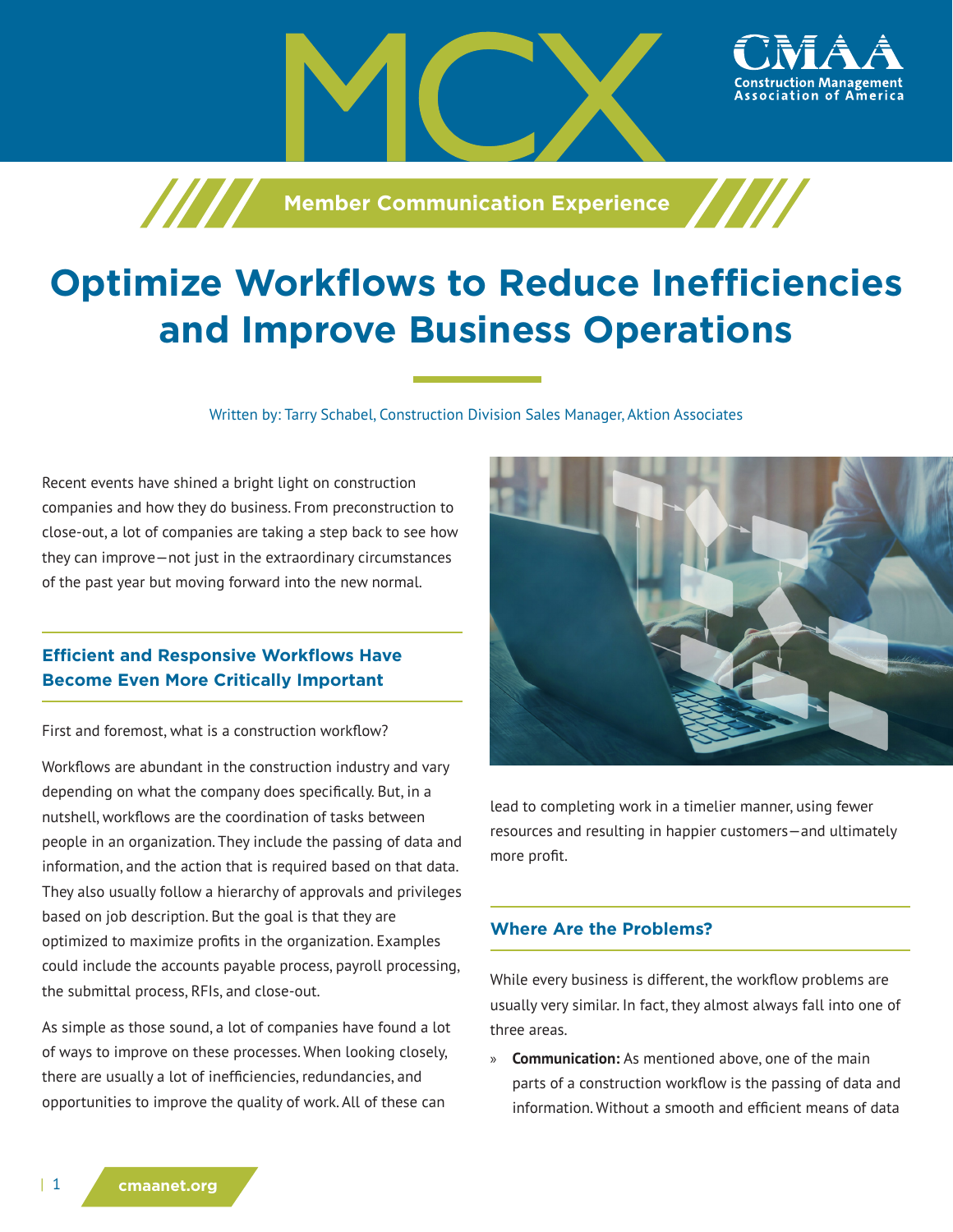transmission and communication, whether in the field or back office, workflow will not be optimized.

- » **Data management:** If data is not in a centralized, accessible location, silos are created in the business and workflows become redundant. Not only is this inefficient, but it can lead to missing, incomplete, or incorrect information being communicated through the workflow.
- » **Visibility:** When workflows are "enclosed," it is difficult for employees to keep track of where they are in the process. To ensure that the team is on the same page, they need transparency in the workflow and the progression of events.

Stop for a moment and think about a company's many workflows. Are there places where there are breakdowns in any of these areas? The good news is that these breakdowns can be fixed.

# **How Can These Workflows Be Fixed?**

To succeed in correcting workflow issues, focus on CASE: collaborate, automate, standardize, and eliminate.

### **COLLABORATE**

Most employees are good at what they do and are critical thinkers when it comes to solving problems and completing tasks.

The problem a lot of companies face is that whether this is true or not is of no consequence if those employees cannot collaborate with each other to improve processes. Employees must be empowered through collaboration. There are lot of available tools to help employees collaborate across companies and improve workflows.

### **AUTOMATE**

Administration of workflows is a huge drain on company profit. Reducing data entry, approval pathing, and general clerical work not only make workflows more efficient, but also more accurate. What if staff could do their work in half the time?

What if something that takes two people could be done with just one? There are a wide range of workflow automation tools in the construction industry to accomplish this reduction in manpower.

### **STANDARDIZE**

Very often, as companies grow and expand, they also become more and more compartmentalized and siloed. Project managers use different software than the back office. Sales people use different software than estimators. And all the data is kept in different places in different forms. The more "common" the platforms are and standardized the process, the less redundancy and potential for error. In addition, the data being kept in a common data platform makes it easier to access and use, which reduces manpower.

#### **ELIMINATE**

This one is a bit all encompassing and really applies to the three previous letters in the acronym. To improve on workflows requires eliminating a lot of things. Eliminate redundancy, excess manpower, human error, inefficiency, silos, and compartmentalization. There is a laundry list of things to eliminate to improve workflows and make a construction company more efficient.

For construction leaders looking to improve in these areas, there are comprehensive technology solutions that can help optimize workflows. System reviews and trusted technology business partners are excellent steps towards achieving business goals.  $\beta$